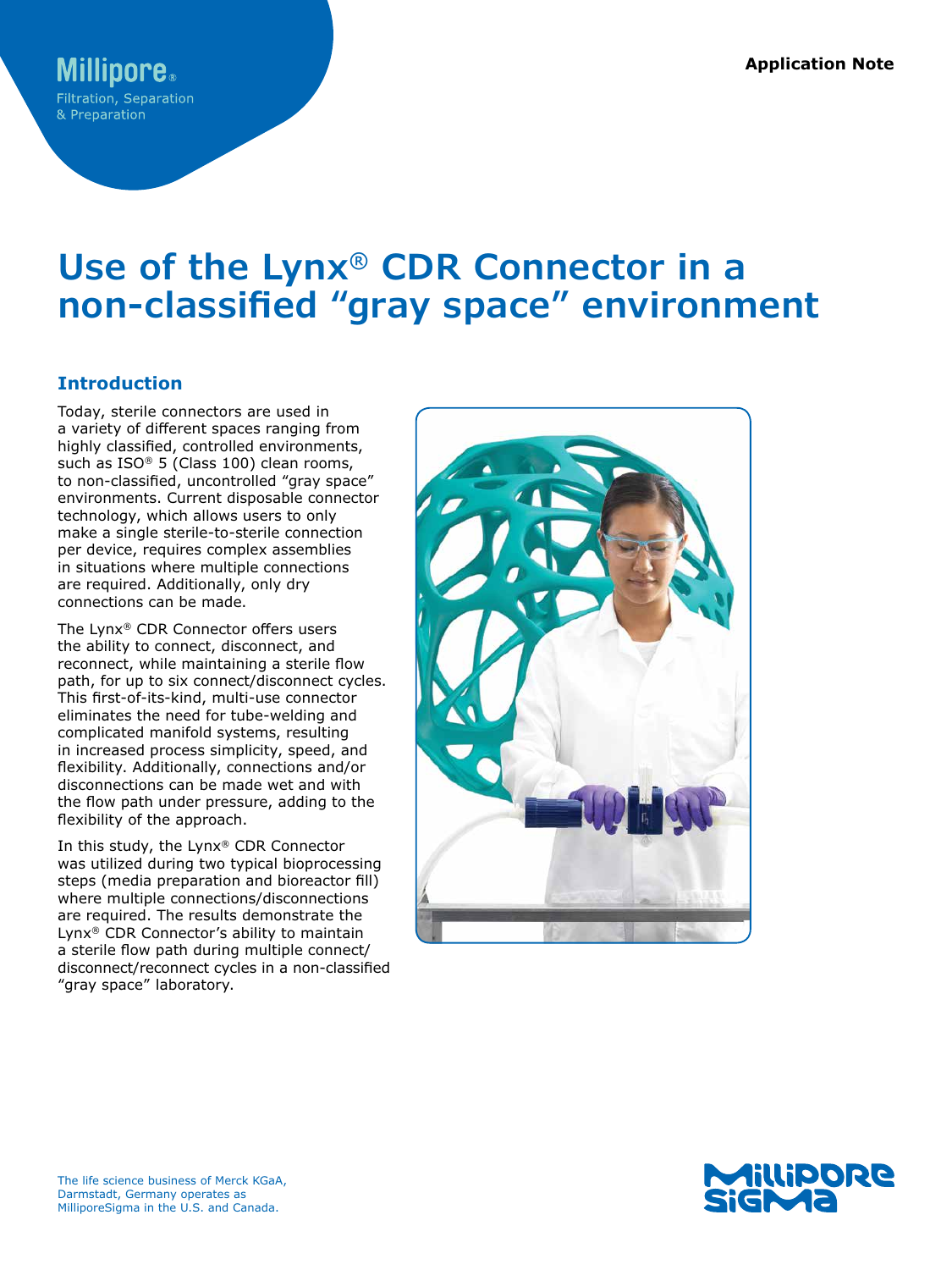### **Process Overview**

The experiment was performed in an unregulated gray space environment, carried out in three phases over a 16-day period (two days for media preparation, filtration, and storage, followed by a 14-day cell culture simulation). The experiment was designed such that each Lynx® CDR Connector was actuated multiple times, and the connectors on the media storage bags were utilized in multiple process steps, as outlined in Table 1. Female connectors were used on both the mixer and bioreactor in order to enable connection of the male connectors on the storage bags to both systems.

### **1. Media Preparation**

Media was prepared in a Mobius® mixer open to the environment.

### **2. Sterile Filtration & Storage**

The media was passed through a sterilizinggrade filter, and Lynx® CDR Connectors were used to fill two separate media storage bags (one stored at ambient temperature, the other at 2-8°C).

### **3. Bioreactor Fill**

Lynx® CDR Connectors were used to make a total of six media additions to a bioreactor incubated at 37°C, alternating between the media stored at ambient temperature and in the cold. Media additions made from storage bag #2 were performed immediately after it was removed from the cold environment in order to demonstrate that Lynx® CDR Connections can be made between two connector halves of differing temperature. Between additions, the Lynx® CDR Connectors were left connected on the benchtop after ambient media additions, and were disconnected after cold media additions, in order to demonstrate that the connector can maintain a sterile flow path in both states.



### **Figure 1.**

Experimental process flow diagram for media prep and bioreactor fill. Lynx® CDR Connectors (A, B, C and D) were used to make several connections/disconnections while maintaining a sterile flow path.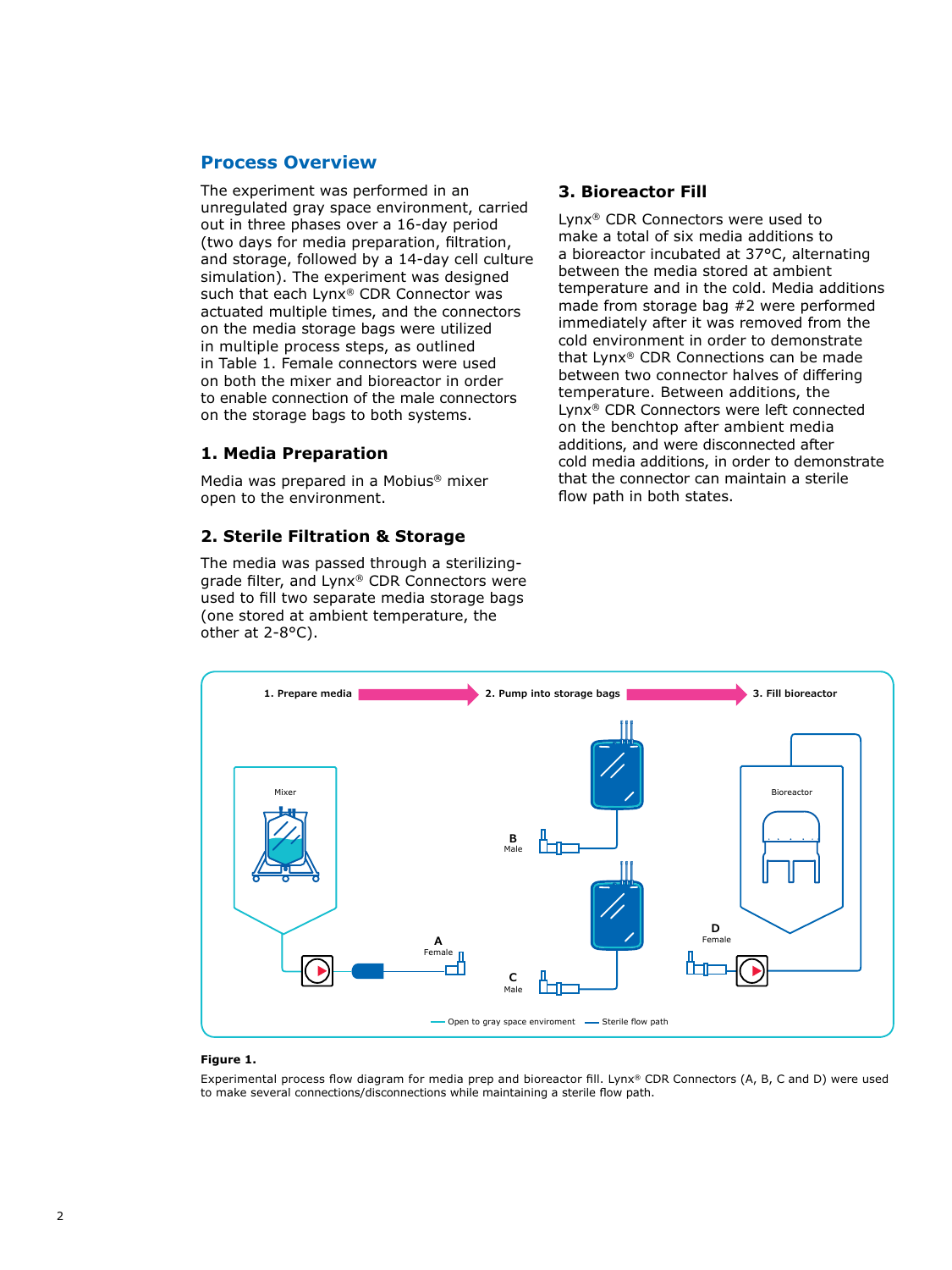| Lynx <sup>®</sup> CDR Connector (Refer to Figure 1) | # of actuations<br>during media prep | # of actuations<br>during bioreactor fill | Total $#$ of<br>actuations |
|-----------------------------------------------------|--------------------------------------|-------------------------------------------|----------------------------|
| A – Mixer (female)                                  |                                      |                                           |                            |
| $B - Baq \#1$ (male)                                |                                      |                                           |                            |
| $C - Baq \#2$ (male)                                |                                      |                                           |                            |
| D - Bioreactor (female)                             |                                      | ь                                         |                            |

### **Utilization of the Lynx® CDR connectors in the media prep and bioreactor fill steps**

### **Media Preparation & Filtration into Storage Bags**

50 L of OptiCHO™ AGT™ powdered media was prepared in a Mobius® Mix 10-50 system that was open to the environment. Once the media were fully dissolved, 50 mL samples were taken to serve as controls for growth.

A pre-sterilized, single-use assembly containing an Opticap® XL600 with Millipore Express® SHC 0.5/0.2 μm membrane and a female Lynx® CDR Connector was attached to the drain line of the Mobius® Mix Bag. A sterile-to-sterile connection was made between the female Lynx® CDR Connector on the mixer bag and the male Lynx® CDR Connector on the first storage bag. 25 L of media was pumped into the storage bag, using a peristaltic pump. The Lynx® CDR Connection to the first storage bag was disconnected, and this process was repeated to fill the second storage bag with media.

After 48 hours at room temperature, the positive and negative control samples and storage bags containing sterile-filtered media were visually inspected for contamination; the results are shown in Table 2. Storage bag #1 was then set on the benchtop next to the bioreactor (ambient storage), and storage bag #2 was stored at 2–8°C (cold storage).







#### **Figure 2.**

**Table 1.**

Mixer drain line connected to the sterile filter assembly and fed through a peristaltic pump, ready to make a sterile-to-sterile connection with the Lynx® CDR Connector to an empty storage bag.

#### **Figure 3.**

Pumping 25 L of media from the Mobius® Mix 10-50 system through the sterilizing filter, the sterile Lynx® CDR Connection, and into the sterile storage bag.

#### **Figure 4.**

Storage bags filled with sterile media and stored at ambient temperature for 48 hours prior to the cell culture process simulation.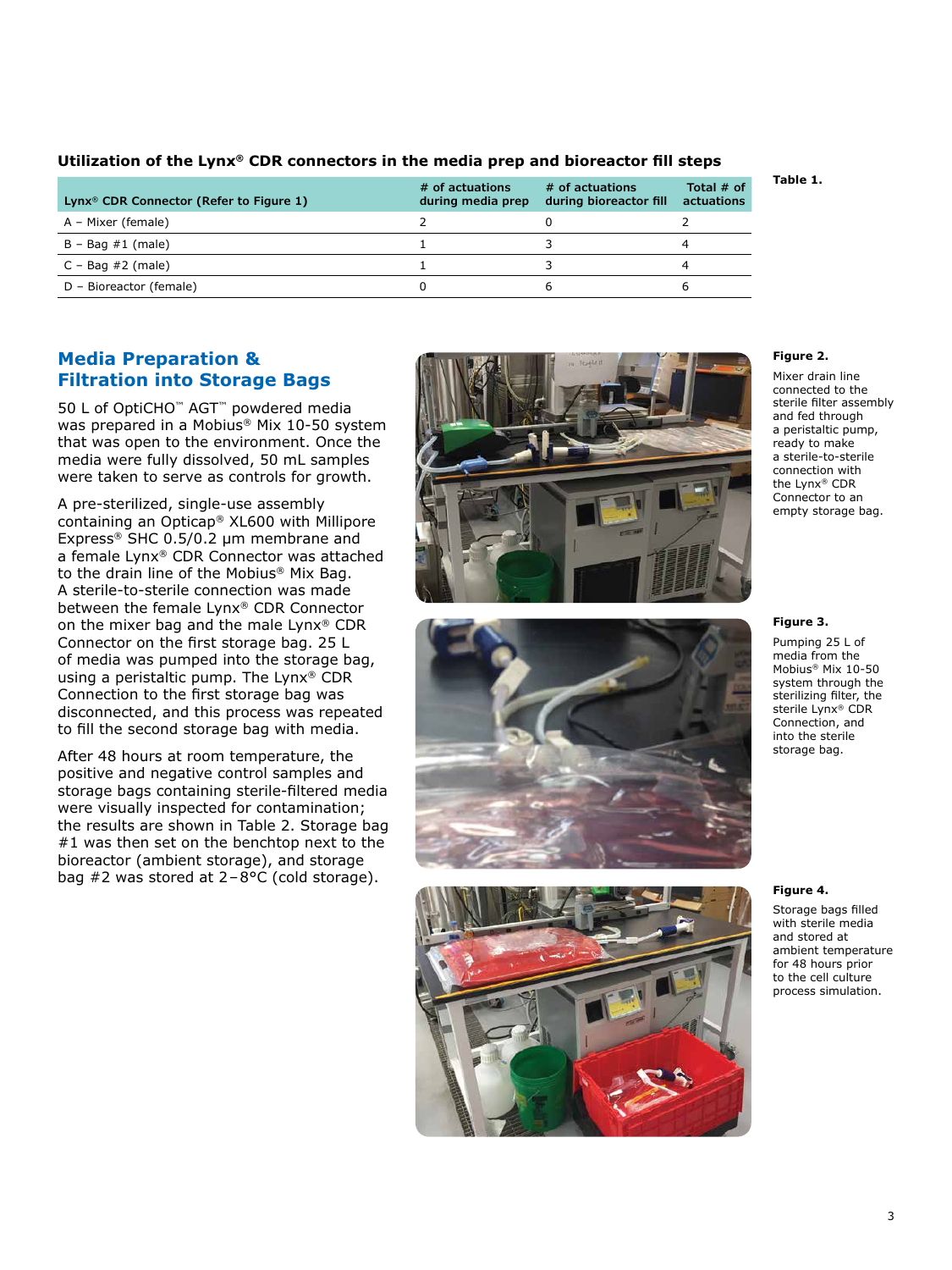### **Growth results for control samples and storage bags**

#### **Table 2.**

| <b>Item</b>                                    | Growth/No Growth |
|------------------------------------------------|------------------|
| Negative Control                               | No Growth        |
| Positive Control                               | Growth           |
| Storage Bag #1 (stored at ambient temperature) | No Growth        |
| Storage Bag #2 (stored at 2-8°C)               | No Growth        |

#### **Figure 5.**

The Mobius® 50 L Bioreactor with Flexware® assembly installed, ready to connect to the storage bag via Lynx® CDR Connection.



Pumping media into the bioreactor from storage bag #1.

### **Figure 7.**

The Lynx® CDR Connectors remained unconnected on the bench after the final media addition.







### **Bioreactor Fill**

A Mobius® 50 L Bioreactor with Flexware® assembly was modified to include a filling line with a female Lynx® CDR Connector to enable multiple additions of media via connections/ disconnections with the media storage bags. For the first media addition, the male Lynx® CDR Connector on storage bag #1 was connected to the female Lynx® CDR Connector on the bioreactor, and 10 L of media was pumped into the bioreactor, using a peristaltic pump. The bioreactor impeller and temperature control were then initiated at 50 RPM and 37°C, respectively. The bioreactor and media storage bag remained connected via the Lynx® CDR Connector for 48 hours prior to the next planned media addition.

After 48 hours of simulated cell culture, the second media-containing bag was removed from cold storage. The first storage bag was disconnected. Storage bag #2 was immediately connected to the bioreactor, demonstrating that a Lynx® CDR Connection can be made between a cold and a warm connector. Note that the same connector on the bioreactor was used to make this new connection. Ten liters of cold media was then pumped into the bioreactor. The Lynx® CDR Connection to storage bag #2 was then disconnected, and the storage bag was returned for storage at 2-8°C. The female Lynx® CDR Connector on the bioreactor remained disconnected and resting on the benchtop for two days prior to the next planned media addition.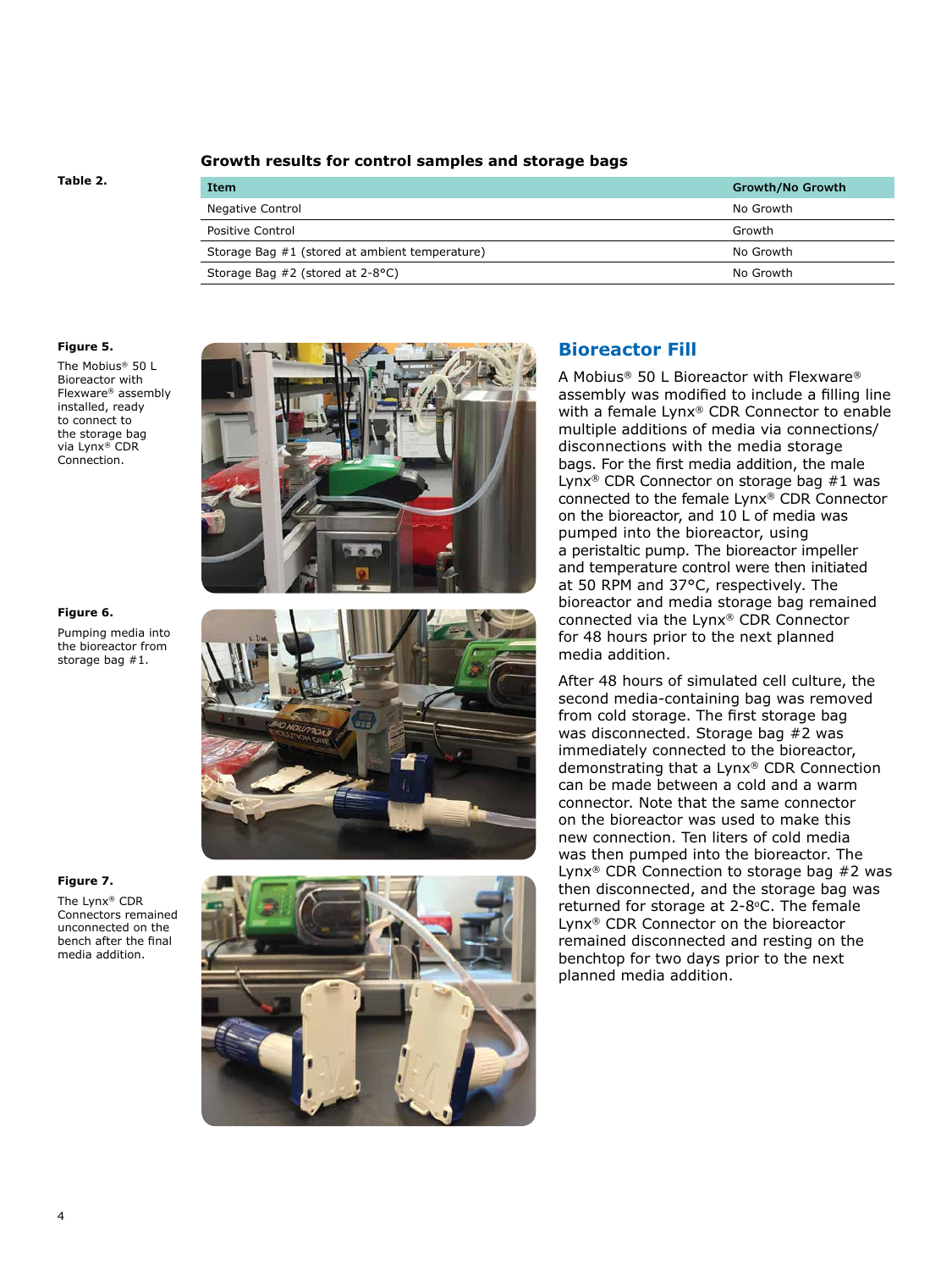Alternating additions of media from storage bag #1 (incubated under ambient conditions) and storage bag #2 (incubated in the cold) were repeated every 2-3 days until the media bags were empty, for a total of six additions (three from each storage bag). The state of the Lynx® CDR Connectors between additions alternated between remaining connected on the benchtop and being immediately disconnected in order to demonstrate that a sterile fluid path can be maintained under both conditions. The bioreactor was visually inspected for contamination before each addition was made (Table 3). After the last media addition, the Lynx® CDR Connector on the bioreactor was disconnected and left resting on the benchtop; the experiment ended on simulated cell culture process day 14, after which 5 L of media was removed from the bioreactor and subjected to sterility testing to confirm that no ingress of microorganisms occurred during the experiment.



#### **Figure 8.**

Mobius® Bioreactor on day 14 of the cell culture process simulation. The media is clear, indicating no contamination.

#### **Bioreactor addition results**

| Lynx <sup>®</sup> CDR Actuation $#$ |                                       |                                 |                                         |                   |                               |                             |  |  |  |
|-------------------------------------|---------------------------------------|---------------------------------|-----------------------------------------|-------------------|-------------------------------|-----------------------------|--|--|--|
| Process day                         | # of incubation<br>days in bioreactor | <b>Storage</b><br>bag $#1$ (RT) | <b>Storage</b><br>bag #2 $(4^{\circ}C)$ | <b>Bioreactor</b> | <b>Addition</b><br>volume (L) | Growth/<br><b>No Growth</b> |  |  |  |
|                                     |                                       |                                 |                                         |                   | 10                            | No Growth                   |  |  |  |
|                                     |                                       |                                 |                                         |                   | 10                            | No Growth                   |  |  |  |
|                                     |                                       |                                 |                                         |                   | 10                            | No Growth                   |  |  |  |
| 9                                   |                                       |                                 |                                         |                   | 10                            | No Growth                   |  |  |  |
| 12                                  | 10                                    |                                 |                                         |                   | 5                             | No Growth                   |  |  |  |
| 14                                  | 12                                    |                                 |                                         | 6                 |                               | No Growth                   |  |  |  |
| 16                                  | 14                                    |                                 |                                         |                   |                               | No Growth                   |  |  |  |

### **Media Sterility Testing**

The 5 L of media removed from the bioreactor was vacuum-filtered through five Microfil® V 0.45 μm filtration devices (one liter of media was filtered through each device). After vacuum-filtration, the membrane filters were removed from the filtration units and placed individually on five Tryptic Soy Agar plates. The plates were placed in an incubator set at 30  $\pm$  2°C for seven days. After seven days, all five plates were observed and assessed as negative for growth.

### **Conclusions**

- The Lynx® CDR Connector maintained a sterile flow path in a "gray space" lab for the duration of a 16-day simulated cell culture run.
- During this experiment, all four Lynx® CDR Connectors were used to make multiple connections/disconnections.
- Two Lynx® CDR Connectors were used in multiple process steps.
- Successful connection was made with Lynx® CDR Connector halves at different temperatures.
- The growth media remained sterile after processing with the Lynx® CDR Connector.

#### **Table 3.**